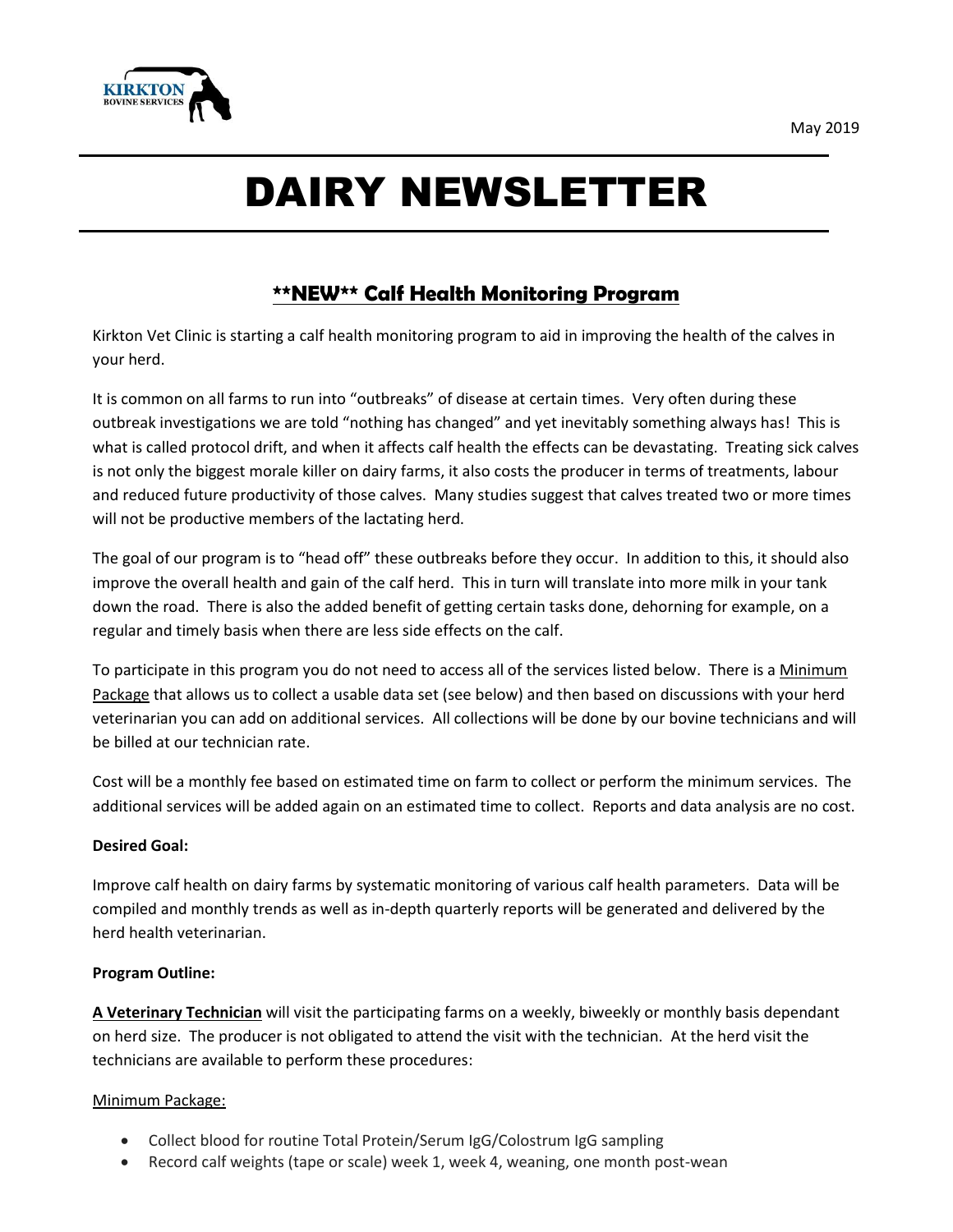

- Umbilical assessment for infection or hernias
- Equipment cleanliness monitoring (luminometer and culture) of feeding equipment and colostrum collection equipment
- Collection of farm data (brix if used, vigour score, treatments)

#### Additional Services:

- Perform dehorning with all necessary medication administration, ProAction compliant records and extra teat removal
- Lung scoring using Ultrasound for respiratory disease (to be used as a herd level diagnostic and identify chronic calves not needing additional treatments)
- Colostrum and Whole Milk culturing
- Total solids of milk replacer evaluation and monitoring
- Fecal scores

#### **Herd Veterinarian responsibilities: (included in the Minimum Package)**

- Provide training for staff on proper dosing, treatments/decision trees, administration and protocol compliance
- Data analysis from farm data and DHI records
- Monthly report of trends brought to the herd health visit
- Quarterly reports describing areas for improvement and discussion with producer on desired goals
- Provide feasible and tangible recommendations for improvement
- Tailoring program and monitoring based on results over time

#### **Producer Responsibilities:**

- Record required information either on the provided KVC forms or in the farm software
	- $\circ$  Treatments and diseases treated (required for ProAction) eg diarrhea or pneumonia
		- o Colostrum (volume, timing, source, Brix score)
		- o Volume of milk fed up to weaning (provide protocol to technician)
		- o Inform technician or veterinarian of changes (milk replacer, colostrum, calf starter, etc)
		- o Age at weaning
- Make staff available for training on proper techniques (dosing, administration, weighing, etc)
	- $\circ$  To be done at the initial visit with the herd veterinarian and bi-annually there after at minimum, or as needed
- Purchase and maintain a weigh scale capable of weighing newborn and calves at weaning (Recommended)
- Implement at least one recommendation per year
- Attend quarterly meeting with herd veterinarian to discuss results and future direction

### **If you think this program may benefit you or if you have any interest or questions please discuss with your herd veterinarian at your next Herd Health visit!**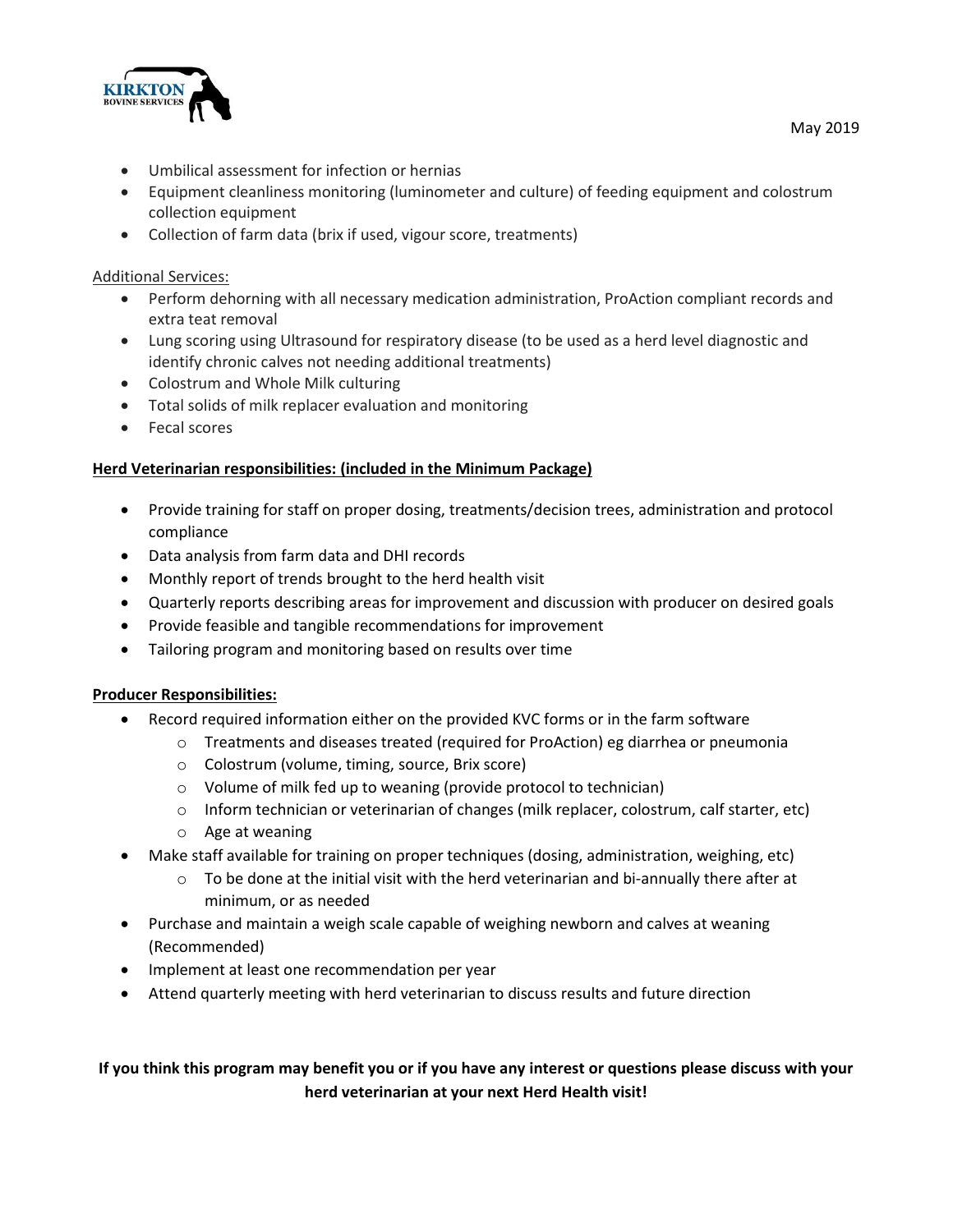

## **ProAction Biosecurity Update:**

Starting this **September (2019)** all farms will need:

- 1. A **Sign** posted at the main access point stating "Biosecurity" in place. We have included these in the ProAction packages with your prescription renewals
- 2. A **Hand and boot washing station** (the milkhouse is acceptable) for visitors including service personnel
- 3. **Visitors need to wear** either:
	- a. Plastic or cloth "overboots" provided by the farm or by themselves (sales-people)  $\rightarrow$ the farm will need to provide a specific disposal site for these
		-

- b. Washed and sanitized boots of their own (veterinarians and breeders)
- c. Rubber Boots provided by the farm

The other Biosecurity requirements are:

- 4. **Biosecurity RAMP** done during the year of full validation, to be done with your herd veterinarian
- 5. **SOPs** for:
- Vaccinations for the whole herd
- New Cattle to your herd
- Returning Cattle to your herd
- Visitors and biosecurity risks to the herd

**These are on the SOP wizard and are usually checked at your full On-Farm validation.**

**In class Biosecurity training sessions are running twice per month until November. All sessions are 1:00 pm upstairs at the St Marys Veterinary Clinic.**

**The next sessions are:**

**June 19th**

**June 27th**

**July 18th**

**July 25th**